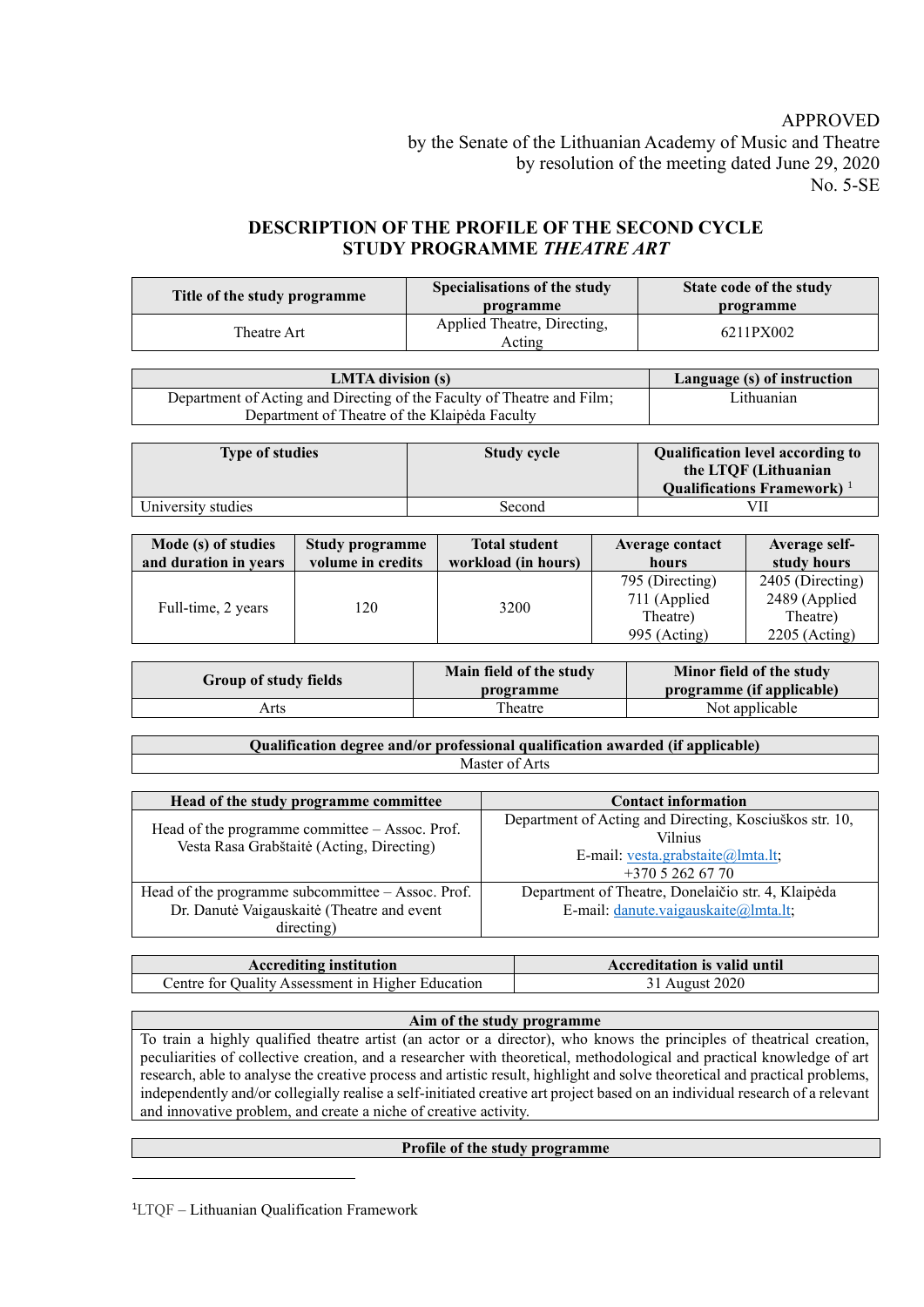| Content of the study<br>programme: subject (module)<br>groups                                                                   | Nature of the study programme                                                                                                                           | Distinctive features of the study<br>programme                                                                                                                                                 |
|---------------------------------------------------------------------------------------------------------------------------------|---------------------------------------------------------------------------------------------------------------------------------------------------------|------------------------------------------------------------------------------------------------------------------------------------------------------------------------------------------------|
| Subjects (modules) of the study<br>field, subjects for preparation for<br>practice,<br>studies.<br>doctoral<br>master's thesis. | The study programme is focused on the<br>training of a theatre professional<br>$(\arctan/\text{directory})$ – an independent creator<br>and researcher. | The uniqueness of the programme $-$ the<br>preparation and implementation of<br>artistic research are carried out in<br>practice and through practice, and the<br>end result is a work of art. |

| <b>Requirements for entrants</b>                                                      | <b>Recognition of the earlier studies</b> |
|---------------------------------------------------------------------------------------|-------------------------------------------|
| An entrant who has completed their first cycle studies in the field of theatre        | Any previously completed studies          |
| (theatre of film) may participate in the admission to the second cycle study          | shall be recognised on a case-by-case     |
| programme of <i>Theatre Art</i> . If an entrant has completed the first circle acting | basis according to the procedures         |
| studies outside the Lithuanian Academy of Music and Theatre or studies in             | established by LMTA.                      |
| the field of theatre (theatre and film), he/she must submit documents proving         |                                           |
| at least one year of professional experience (professional activity portfolio)        |                                           |
| during the motivational interview and his/her footage of creative works and           |                                           |
| comment on it.                                                                        |                                           |
| The competitive score (whose maximum possible value is 10) for acceptance             |                                           |
| consists of:                                                                          |                                           |
| • assessment of entrance examination – weighting factor 0.6;                          |                                           |
| · evaluation of the motivational interview on the issues of the chosen study          |                                           |
| programme – weighting factor $0.2$ ;                                                  |                                           |
| the average of the study results of the first cycle studies as entered in the         |                                           |
| diploma supplement (appendix) – weighting factor $0.2$ .                              |                                           |

\*Entrance Examination Requirements for Second Cycle (Master's) Studies are announced on the LMTA website [www.lmta.lt](http://www.lmta.lt/)

### **Possibilities for further studies**

After successfully completing the second cycle study programme *Theatre Art* and obtaining master's degree in arts, graduate can continue his/her studies in doctoral studies in art.

### **Professional opportunities**

After graduating from the second cycle study programme of *Theatre Art*, graduates can work in cultural, educational and scientific institutions, create works of performing art, form creative groups and realise artistic, educational and other cultural projects as well as engage in artistic or applied theatre activities. Graduates can also work as lecturers in higher education institutions, conduct independent research in the field of theatre art.

| <b>Study methods</b>                                            | <b>Assessment methods</b>                                 |
|-----------------------------------------------------------------|-----------------------------------------------------------|
| Main teaching and learning methods: teaching (explanation,      | Assessment is an integral part of the study process and   |
| narration, illustration, demonstration), studies of literature, | is, therefore, carried out on a regular basis through     |
| audio, video and other sources of information (data             | assessing and evaluating students' independent work,      |
| registering, analysis, interpretation,<br>collection,           | presentations, individually-prepared and group tasks.     |
| summarising), active listening, use of students' personal       | The evaluation of student's performance is based on a     |
| experience, problem-based teaching, case analysis, project      | cumulative grading system, i.e., the final grade is       |
| preparation, self-reflection, project activities, work in       | composed of the evaluation of intermediate tests and the  |
| groups, group discussion, performance of practical tasks,       | final examination.                                        |
| creative exercises (brainstorming, mind maps), preparation      | Methods of assessment of study results: formative         |
| and presentation of written works (reports, reviews),           | (work during group and individual sessions) and           |
| presentation of personal experience, reflection, providing      | cumulative (summative) assessment: intermediate           |
| feedback:                                                       | assessment, testing, oral and written<br>survey,          |
| Preparation of the final work (creative project and research    | presentation of projects, reports; presentation and       |
| paper).                                                         | defence of the final work.                                |
| Main forms of contact work: individual and group                | The evaluation of the examinations and the defence of     |
| theoretical and practical classes, consultations, rehearsals,   | the Final Thesis is based on the 10-point grading system. |
| independent work.                                               | The tests are evaluated on a pass-fail grading system.    |
|                                                                 |                                                           |

| Description of   |                                                |
|------------------|------------------------------------------------|
| study results of | <b>Expected study results of the programme</b> |
| the study cycle* |                                                |